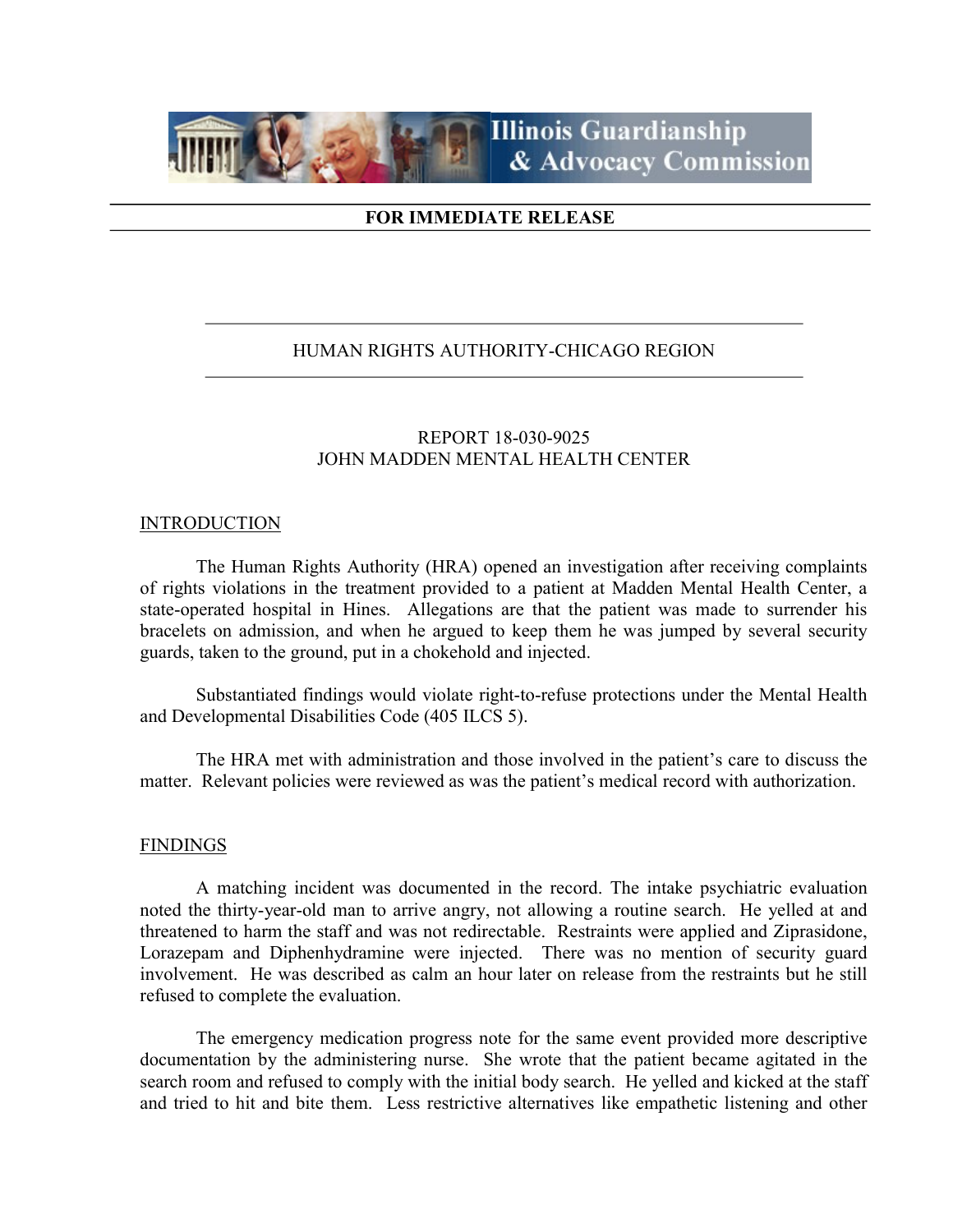diversions were unsuccessful before the injections according to the nurse's note, and she referenced nothing about security guard involvement either.

 Emergency medication and restraint orders were completed by each that stated much of the same and a flow sheet was filled out every fifteen minutes throughout the duration. The corresponding restriction notice detailed reasons for the orders and it noted attempts to redirect him beforehand. The patient refused to provide any emergency intervention preferences or designate anyone to be notified of the restriction.

 A personal property log listed several valuables and clothing items including two long strings that were taken from the patient and retained by the facility for safe keeping, all returned upon discharge.

 The physician was no longer at Madden when we visited but the administering nurse explained what took place. She said the patient was initially calm but got upset quickly when they approached him for the body search. They asked him to remove his necklace and a bracelet made of two long strings, both of which she and the charge nurse considered potentially dangerous. They continued to persuade him to cooperate and he continually refused to the point they would need to restrain him to complete the necessary search and removal. Asked about security, she said two guards had to handle him. In her recollection, the patient shifted down from the chairs to the floor on his own when they approached him and each guard took an arm, lifted him up and walked him to where he would be restrained. At no time was he jumped, taken to the ground and put in a chokehold. The patient continued to struggle; he spit and kicked at them and carried on even after restrained which is why the meds were given.

#### **CONCLUSION**

 Madden's patient property/intake policy calls for valuable items to be kept for the patient and returned on discharge. Items considered dangerous are confiscated. Under the Mental Health Code, possession of certain properties may be restricted to protect from harm (405 ILCS 5/2-104). A patient has the right to refuse treatment unless it becomes necessary to prevent serious and imminent physical harm and no less restrictive alternative is available (405 ILCS 5/2-107) and the physical abuse of any patient is prohibited (405 ILCS 5/2-112). Body searches are common and mandatory at all psychiatric facilities where safety is a paramount concern and all patients must be checked. This patient was given multiple opportunities to allow the search and surrender what was valuable or potentially harmful, and when he was approached by security guards he became aggressive, kicking, biting and spitting according to the staff present and their documentation, and there is no evidence to the claim that he was taken to the ground and put in a chokehold. The patient controlled the situation, and a violation of his rights is not substantiated.

#### SUGGESTION

The Order for Physical Hold, Mechanical Restraint or Seclusion form (IL 462-0044MR) states in pre-print that in the prescribers' assessments the restraints pose no undue risk in light of